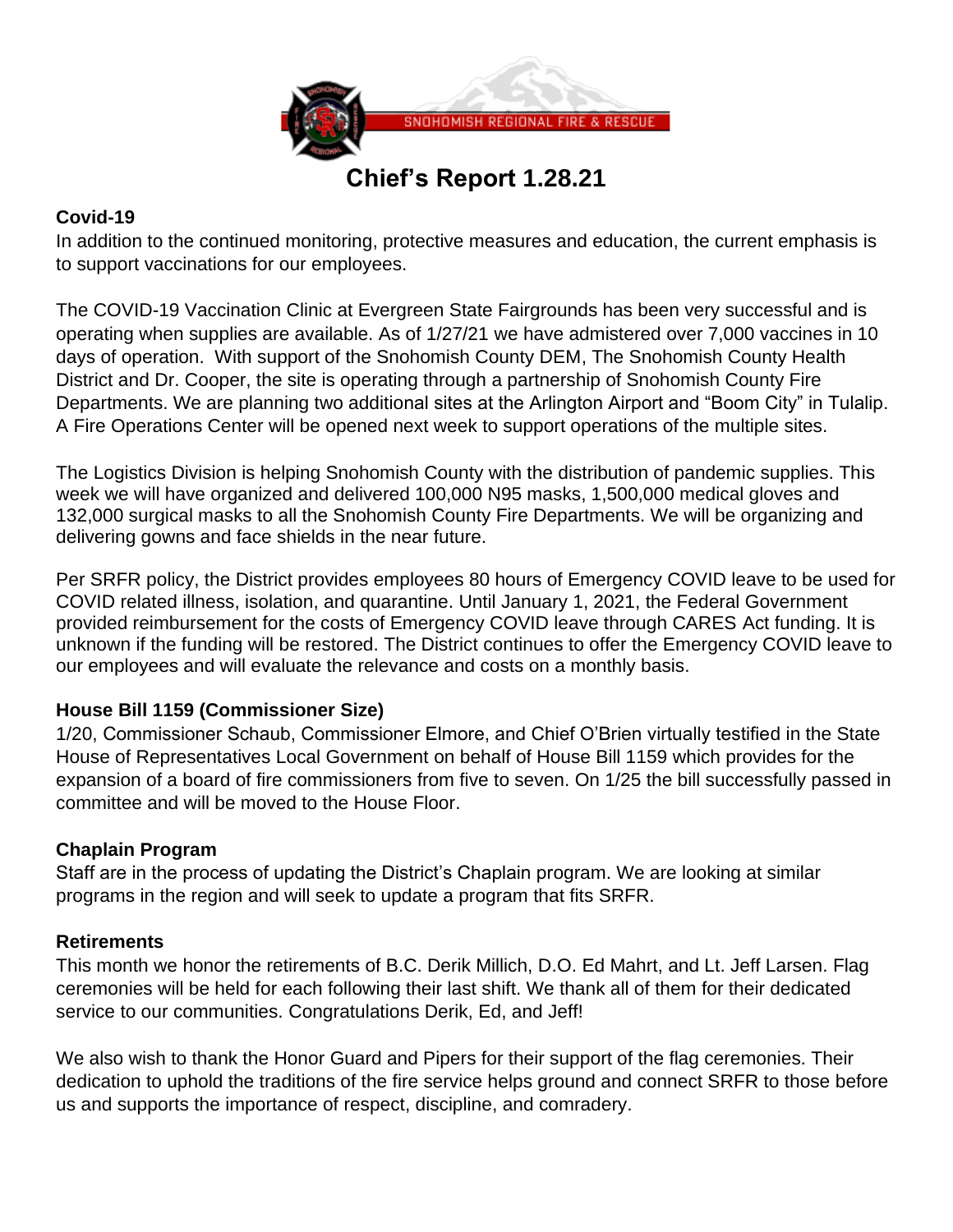## **Battalion Chief Promotion**

Following the retirement of B.C. Derik Millich, Captain Joe Basta has been promoted to Battalion Chief. B.C. Basta will begin his new job on February 3, on Delta Shift, North Battalion. Congratulations B.C. Basta!

# **Fire & Life Safety**

Lake Stevens City Council approved local ordinance updated building and fire code to 2018 series with local amendments. Local amendments included:

- 1. Use of fire walls to separate buildings
- 2. Exempt use of private residential/shared access roads to be used as fire apparatus access roads
- 3. Extend no parking fire lanes signs from 50' to 100' spacing
- 4. Changed terminology in sprinkler standard from "structure" to "building".
- 5. Repealed sprinkler sections of LSMC and changed to add requirements to 903 of the IFC.

We will resume annual fire inspections on February 1<sup>st</sup>. We plan to inspect over 2700 annual inspections.

New tablets have been ordered for Fire & Life Safety. These are cellular iPads and will be used for inspections and pre-fire planning.

APX Data is up and running for pre-fire planning. We are working with IT for district-wide rollout. Once complete our Pre-fires will auto-populate after dispatch on MDCs.

## **Accreditation**

We have completed the first team meeting with new SRFR members. An education presentation was given and we reviewed risk analysis methodology. The Core Team and category managers are building their teams based on the 10<sup>th</sup> Ed of the Fire and Emergency Services Self Assessment Manual (FESSAM).

We plan to begin writing our FESSAM on 3/1/21 with an anticipated completion date of 11/1/21.

We look forward to delivering the Accreditation presentation to the Board of Fire Commissioners Regular Meeting on 1/28/21.

# **Standards (Policy and Procedures) Committee**

The first team meeting was on 1/14/21 and served as Lexipol training and committee kick-off. We will begin sending standards for review on 2/1/21.

Standards is the term we will use for policies and procedures. The Standards are broken in 5 tiers, level 1 being the most critical. Standard champions will be given 2 months to review each tier of standards.

We are targeting 12/31/21 for completion of the review and update of all district standards.